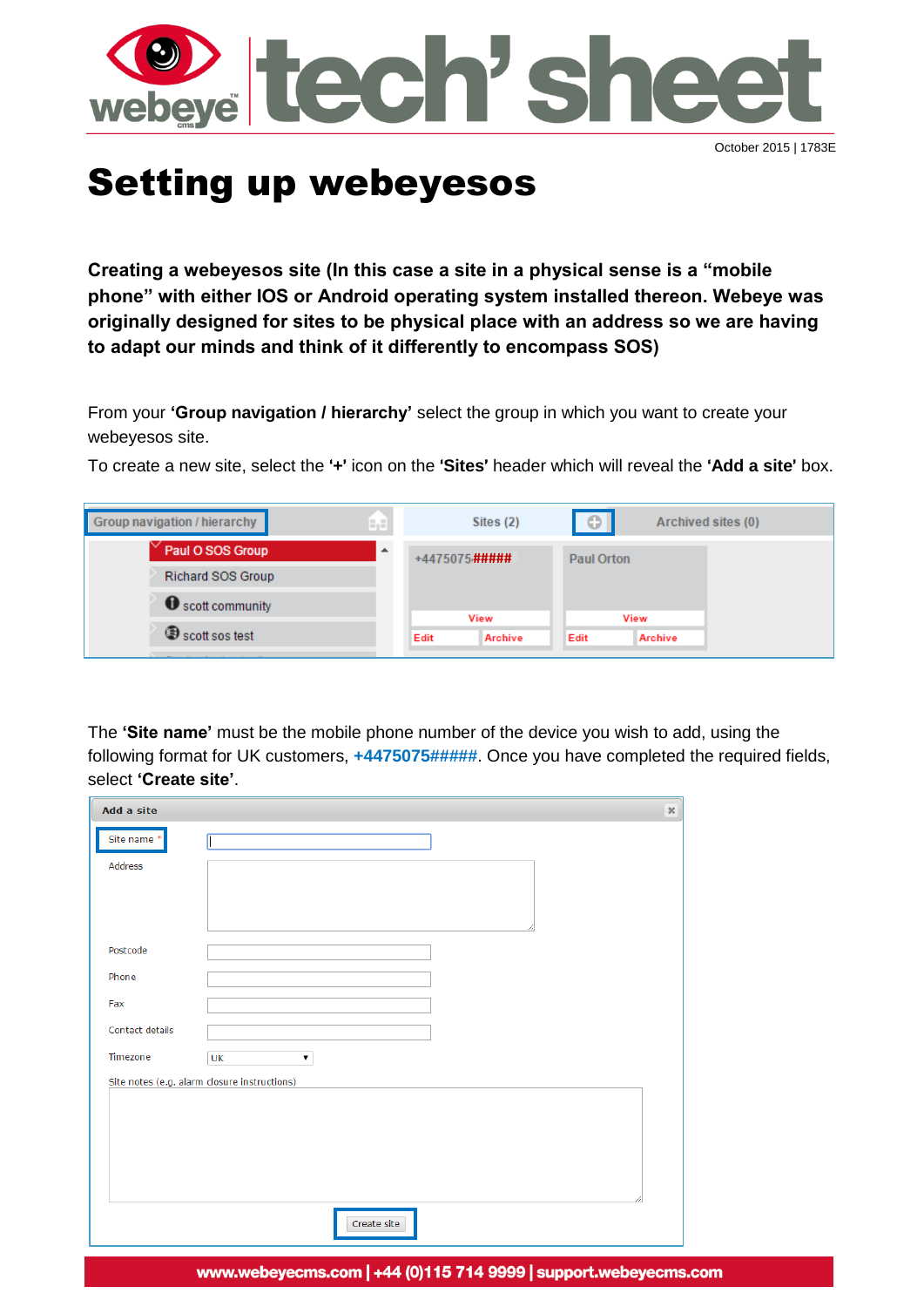## **Adding device**

You will now see that your site has been populated under the '**Sites**' heading, indicated by the telephone number you added previously.

Select **'View'** on your newly created site

|               | Sites $(2)$ |         |
|---------------|-------------|---------|
| +4475075##### |             | Paul Or |
|               |             |         |
|               | View        |         |

Select, **'Devices on site'** found on the left menu bar.



Select '**Click here to create a device**'.



You are now required to enter the details of the device you wish to add.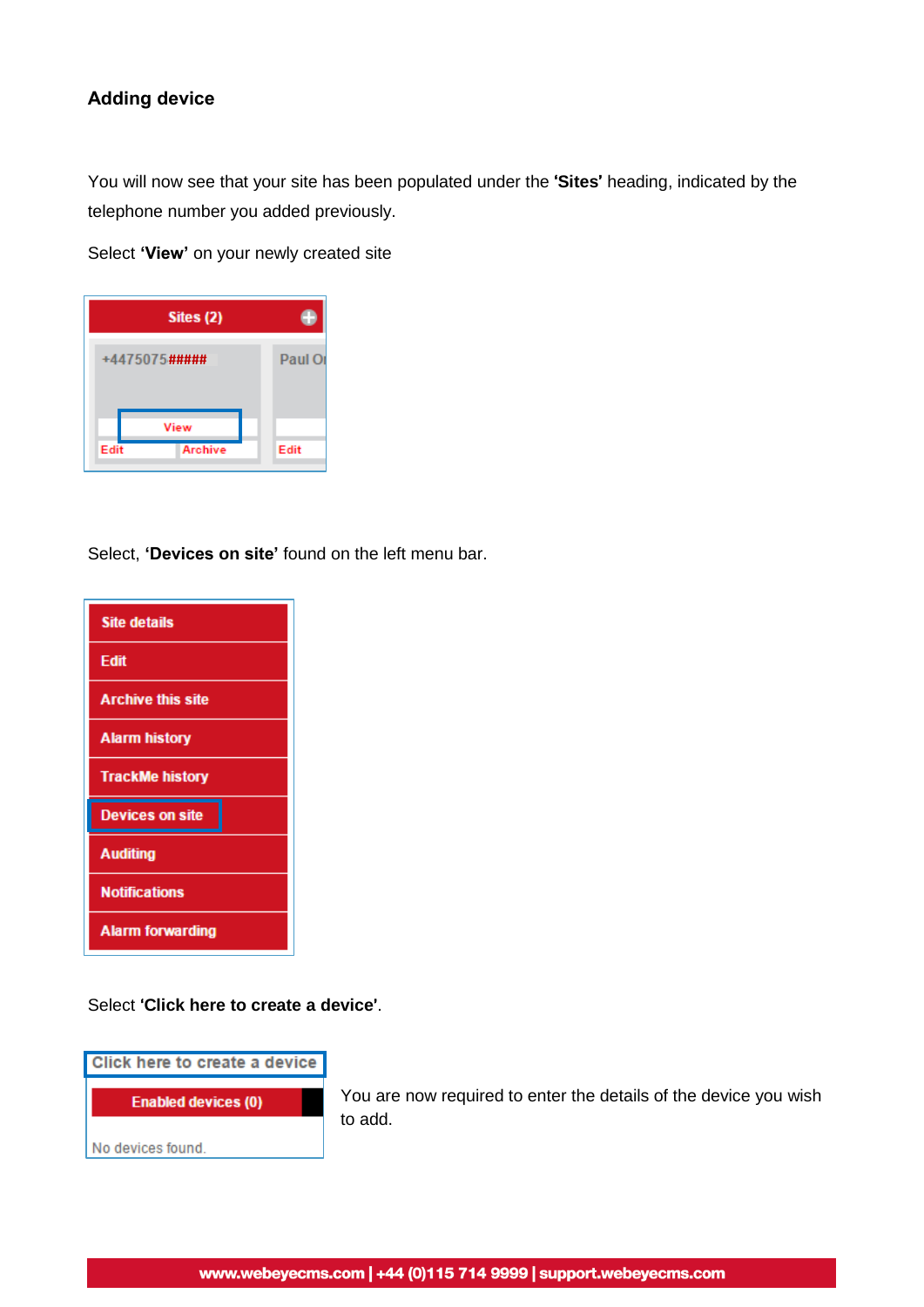| (1) | Name of device<br>e.g. Outdoor cameras *                                        | +4475075#####                                                                                                                                                                                                                      |
|-----|---------------------------------------------------------------------------------|------------------------------------------------------------------------------------------------------------------------------------------------------------------------------------------------------------------------------------|
| (2) | Serial number of device (must be unique)*                                       | 4475075 #####                                                                                                                                                                                                                      |
| (3) | <b>Type of device</b>                                                           | SOS-ManDown-TrackMe ▼                                                                                                                                                                                                              |
| (4) | <b>Connection token</b><br>(e.g. IP address or phone number with preceding +44) |                                                                                                                                                                                                                                    |
| (5) | Should periodic signals be allowed in the alarm list for<br>this device?        | $\bigcirc$ Yes $\circledcirc$ No<br>Some devices send signals called "periodic tests" or "dialler tests". These will<br>appear as alarms in the alarm list if the above is set to Yes.                                             |
| (6) | Should signal poll failure be implemented for this<br>device?                   | $O$ Yes $\odot$ No<br>If this option is set to yes, webeye will check every day to make sure signals have<br>been received from this device. If no signals have been received in the past 24<br>hours, an alarm will be generated. |
| (7) | Customer reference<br>(e.g. purchase order number)                              |                                                                                                                                                                                                                                    |
|     | Entry/exit action (SOS related devices only)                                    | Allow normal logout<br>Allow normal logout but generate alarm<br>$\circledcirc$<br>Always display login prompt<br>$\circ$ Automatically log the previous user in<br>Submit                                                         |

**(1)** The '**Name of device**' must be the mobile phone number of the device being added, using the following format for UK customers, **+4475075#####**

**(2)** The '**Serial number of device**' must be the mobile phone number of the device being added,

using the following format, **4475075#####** (**No** '**+**' **required or allowed in this field**)

**(3)** The '**Type of device**' to select from the drop down menu is dependent on what you have signed up for. Select appropriately. Ensure you select the correct device for the service you require.



**(4)** The '**Connection token**' must be left blank, this will be generated when you first login and register with the mobile application.

**(5) (6)** '**Should periodic signals be allowed in the alarm list for this device?**' & '**Should signal**

**poll failure be implemented for this device?**' Ensure '**No**' is highlighted as this feature is not supported by webeyesos.

**(7)** '**Entry/exit action**', option should be selected based upon customer preference.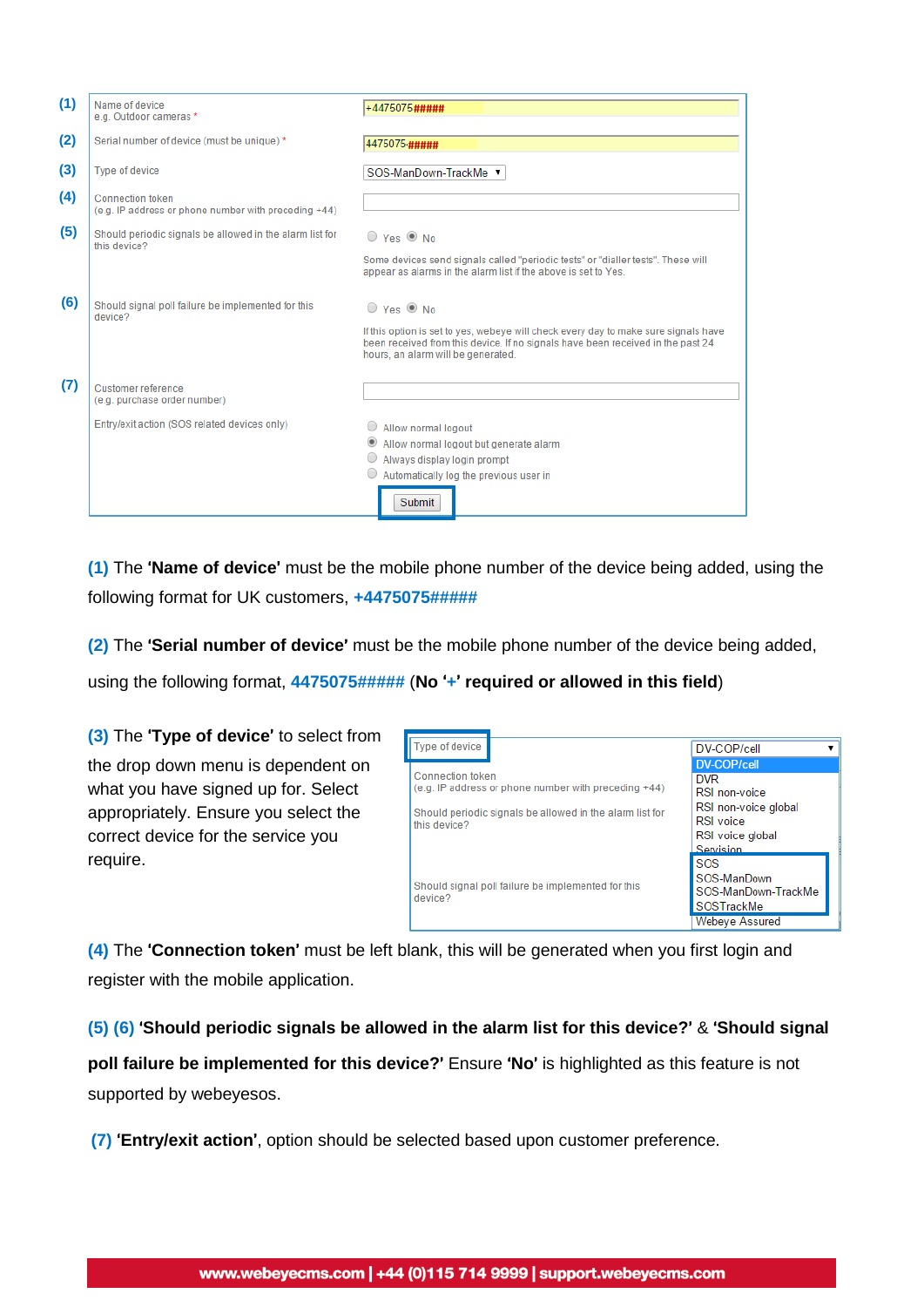Finally, select '**Submit**'. You can now see that your device has been populated into the sites

#### '**Enabled devices**'.

| Click here to create a device |                                                                                                                                                                                                                                                           |                              |                          |  |  |  |
|-------------------------------|-----------------------------------------------------------------------------------------------------------------------------------------------------------------------------------------------------------------------------------------------------------|------------------------------|--------------------------|--|--|--|
| <b>Enabled devices (1)</b>    | <b>Disabled devices (0)</b>                                                                                                                                                                                                                               | <b>Suspended devices (0)</b> | <b>Moved devices (0)</b> |  |  |  |
|                               | Device name: $\bullet$ +4475075#####<br>Serial number: 447507549053<br>Account number: 44018554<br>Device type: SOS-ManDown-TrackMe<br>Connection token:<br>Customer reference:<br>Edit device<br>Manage peripheral devices<br><b>Suspend this device</b> |                              |                          |  |  |  |

## **Creating a webeyesos user**

To create a new user, select the '**+**' icon on the '**Users**' header which will reveal the '**Add a user**' box.

| Group navigation / hierarchy | A               | Sites $(2)$                            | o | Archived sites (0) | Users (1) |  |
|------------------------------|-----------------|----------------------------------------|---|--------------------|-----------|--|
| Paul O SOS Group             | $\Delta \omega$ | <b>Paul Orton</b>                      |   |                    |           |  |
| <b>Richard SOS Group</b>     |                 | (PAULSOSTEST)                          |   |                    |           |  |
| Scott community              |                 | Edit<br><b>Alarms</b><br><b>Delete</b> |   |                    |           |  |
| Scott sos test               |                 |                                        |   |                    |           |  |

Ensure all fields marked '**\***' are completed. Select '**Create new user**'.

| Add a user                                                                             |                                                                                                                                                                                                              |
|----------------------------------------------------------------------------------------|--------------------------------------------------------------------------------------------------------------------------------------------------------------------------------------------------------------|
| Username (preferably an email address) *<br>example@email.com<br>Password *            | Is this user an administrator?<br>Administrators can configure groups, sites,<br>devices and users.<br>$\bigcirc$ Yes<br>$\circledcirc$ No                                                                   |
|                                                                                        | Default alarm type.                                                                                                                                                                                          |
| Full name*<br>David Smith                                                              | SAM (Standard Alarm Message)<br>WEM (WebEye Message)                                                                                                                                                         |
| Phone number (not separated by spaces)<br>12345678912                                  | Select the level of alarm notification<br>preference in the main browser on the<br>Alarm Queue for this user.                                                                                                |
| Mobile phone device type<br>Android<br>$\mathbf{v}$<br>Country of residence<br>UK<br>▼ | Audio notification only non-repeat<br>Audio notification only with repeat<br>○ Visual notification only non-repeat<br>○ Visual notification only with repeat<br>Audio and visual notification non-<br>repeat |
| Associated time zone<br>UK<br>▼                                                        | Audio and visual notification with<br>repeat                                                                                                                                                                 |
| Contact details                                                                        |                                                                                                                                                                                                              |
| Create new user                                                                        |                                                                                                                                                                                                              |